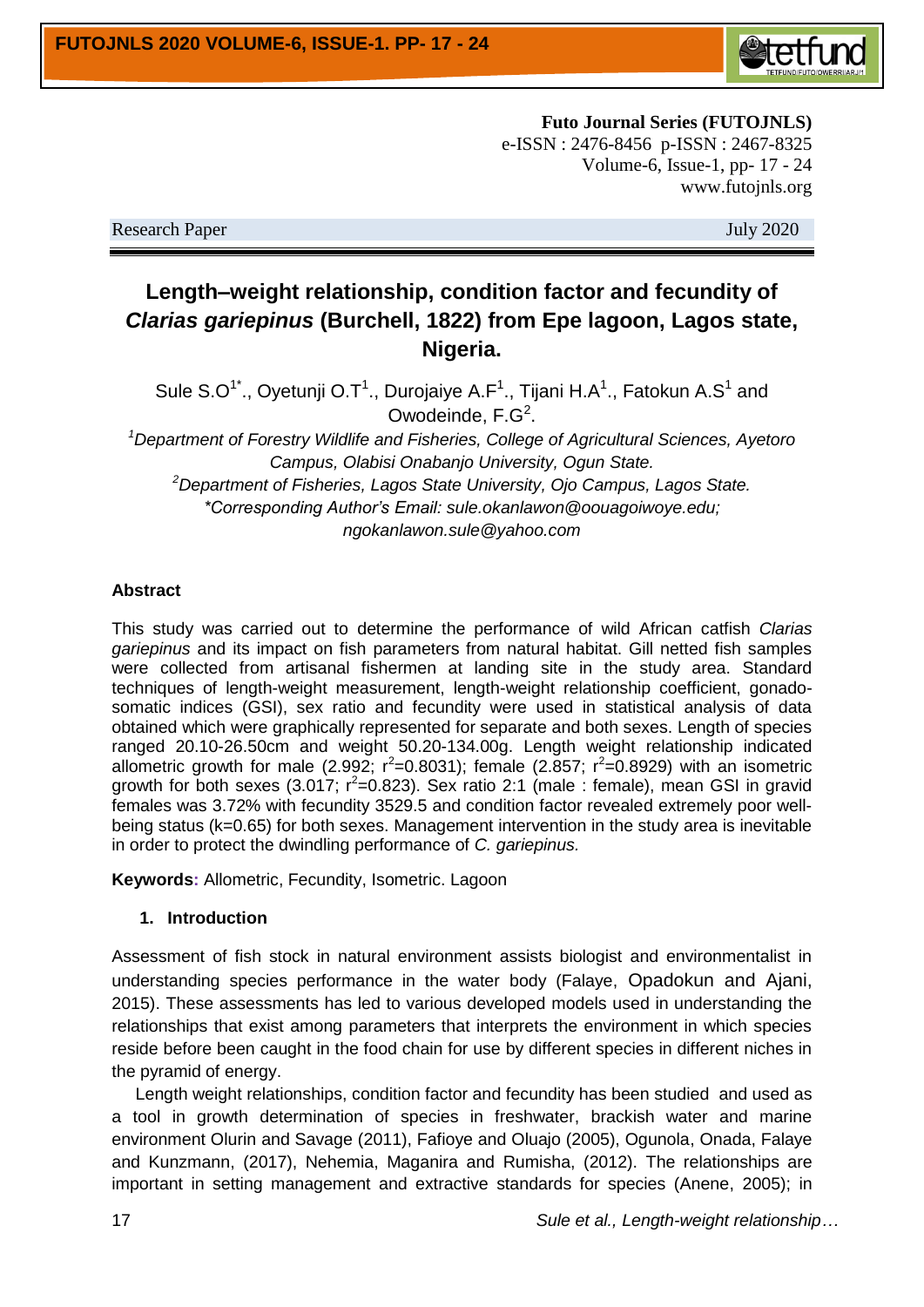

species population dynamics (Kolher*et al.,* 1995) and indicating how well the species fared in the environment (Petrakis and Stergiou, 1995). The state of well-being is paramount to the biologist (Barnham and Baxter (1998); Olurin and Aderibigbe (2006) as it indicates species relationship to physiological stages of life in ecosystem equilibrium dynamics (Imam, Bala, Balarabe and Oyeyi, 2010).

 The African mud catfish (*Clariasgariepinus)* dominates the aquaculture production business and fresh fish marketing sector in Nigeria (Durojaiye and Sule, 2018), this owes to the fast growth rate exhibited by the species. However, obtaining in nature an appreciable market size weight has been linked to environmental factors, anthropogenic activities and over exploitation of wild species (Fafioye and Oluajo (2005). The Epe lagoon, Lagos State, Nigeria is an important landing centre for commercially important freshwater fishes which include *C. gariepinus*. In spite of good landing; no convincing information is available on the growth performance and other related information on this fish. This research thus aimed at determining the length-weight relationship, condition factor, fecundity, gonado-somatic-index and sex ratio of (*C. gariepinus)* from Epe Lagoon as related studies dealt with fish species combination.

## **2. Materials and Methods**

# **2.1. Description of the study area**

Epe lagoon lies between latitudes latitudes  $6^{\circ}$  23'N and  $6^{\circ}$  41'N and Longitudes 2 $^{\circ}$  42'E and  $3^{\circ}$  42'E and is fed by River Oshun.

# **2.2. Collection of fish samples**

Eighty fish samples (80) were collected for the research with the help of local fishermen. Samples were stored in coolers containing ice and transported to the laboratory of Department of Fisheries Management College of Agricultural Sciences, Olabisi Onabanjo University for further investigation.

#### **2.3. Laboratory techniques**

Length measurements were carried out using Measuring Board (cm), the length was measured from the tip of the Snout to the tip of the caudal fin, while weight was taken, using an electronic weighing balance (g) after the removal of excess water from the body surfaces. Data generated was subjected to length – weight relationship: W= aL<sup>b</sup> (Schneider *et al.,* 2000) and values of constants a and b was estimated after logarithmic transformation values of length and weight i.e.

Log W =  $log a + b log L (Zar, 1984)$  using linear regression analysis. While Fulton's Condition Factor (K) =  $100W/L^3$  (Ikomi and Odun, 1998).

Fecundity of each specimen was achieved by dissection and their gonads removed, rinsed and placed in a 10% buffer formalin solution. The sex of each specimen was identified by visual examination of the gonads (Ugwumba *et al.,* 1991). Then, the mean value of eggs counted was used to calculate the total number of eggs in the gonad. Gonado Somatic Index  $(GSI) = (Weight of gonad / Weight of fish)*100.$ 

#### **2.4. Statistical analysis**

Data from length-weight measurement, condition factor, fecundity, gonado-somatic-index and sex ratio were analyzed statistically using descriptive statistics and level of association with respect to length–weight was subjected to correlation and regression analysis with Microsoft Excel package.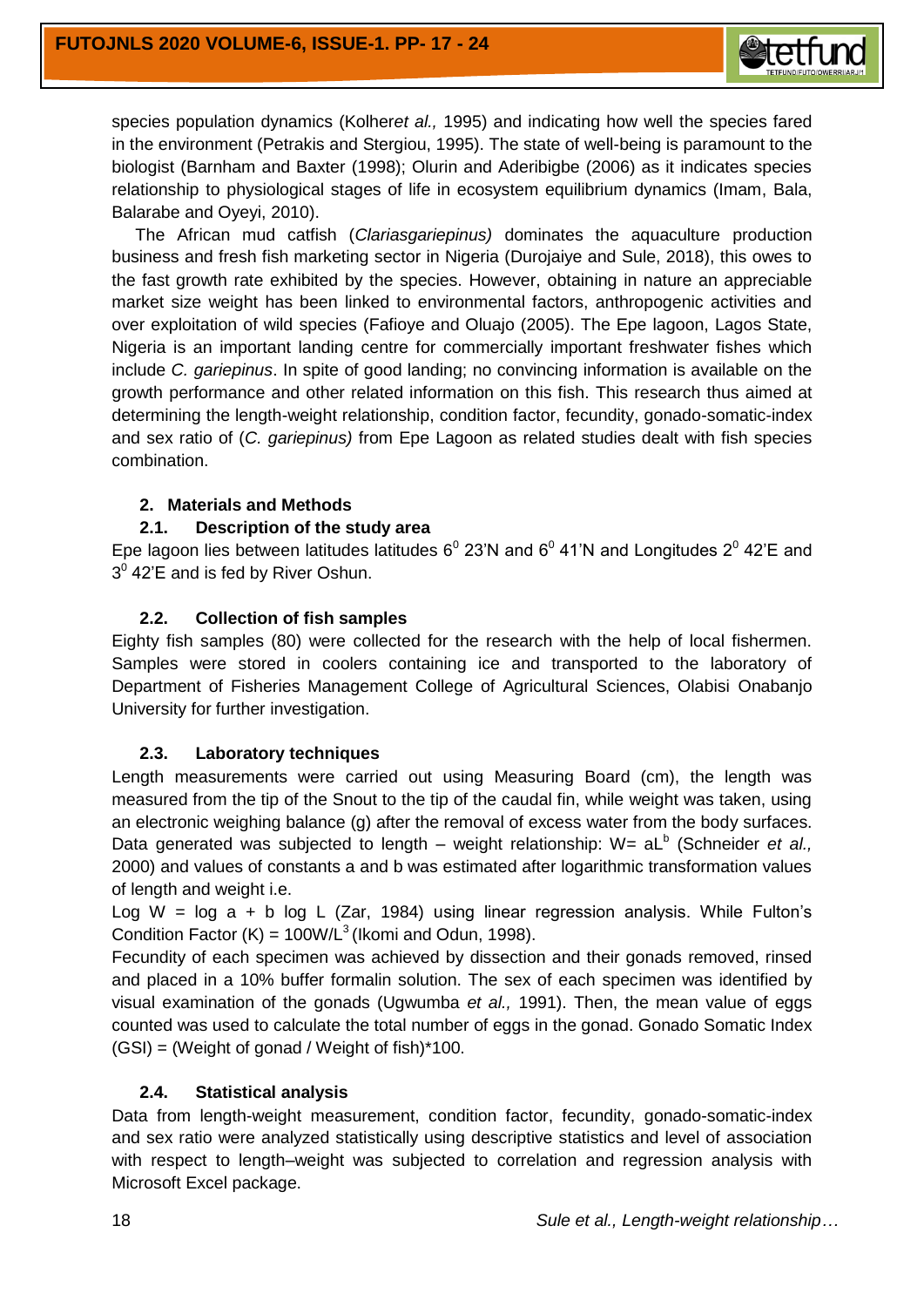

#### **3. Results and Discussions**

#### **3.1. Length-weight measurement**

The total number of *C. gariepinus* fish from Epe Lagoon (Table 1) collected was eighty with twenty-six females and fifty-four males; the total length of the fish ranges from 20.10cm-26.50cm with a mean length of  $23.68\pm1.76$ cm while the weight ranges from  $50.20g -$ 134.00g with a mean weight of 84.45±21.18g. The female fish had the highest mean length as well as weight. The sex ratio was 1:2 in favor of the males, showing an evidence of polyandry and similar to Opadokun and Ajani (2015) report of sex ratio of 1:1.8 for *Gymnarchusniloticus*,

| Sex    | No. of | <b>Sex</b> | Length Range    | Mean Length      | Weight Range      | Mean Weight       |
|--------|--------|------------|-----------------|------------------|-------------------|-------------------|
|        | Fish   | Ratio      | (cm)            | $(q)$ S.D        | $\left( q\right)$ | $(q)$ S.D         |
| Female | -26    |            | $20.10 - 26.50$ | $24.08 \pm 3.77$ | $50.20 - 112.20$  | $92.82 \pm 19.50$ |
| Male   | 54     |            | $20.30 - 26.40$ | $23.49 \pm 1.71$ | 55.60 - 134.00    | $80.42 \pm 21.10$ |
| Total  | 80     |            | $20.10 - 26.50$ | $23.68 \pm 1.76$ | $50.20 - 134.00$  | $84.45 \pm 21.18$ |

Table 1: Ranges and mean values of length and weight of *C. gariepinus* from Epe Lagoon.

#### **3.2. Length-weight relationship**

Table 2 showed the values of the regression constant of the length-weight relationship of both the female and the male *C.gariepinus***.** The values were significantly (p>0.05) lower than 3 in both female and male *C. gariepinus*. These showed that the fish exhibited a negative allometric growth. A high degree of positive correlation between total length and total weight of all organisms was indicated by high values of correlation coefficient (r) indicating that species size increase in accordance with weight and length increase and this corroborates Ogunola *et al.,* (2018) for *H. odoe.*

Table 2: Length-weight relationship coefficient and condition factor of *C. gariepinus* from Epe lagoon.

| Sex    |    | <b>Regression Coefficient</b> |     |                   |    |       | <b>Correlation Coefficient</b> |           |
|--------|----|-------------------------------|-----|-------------------|----|-------|--------------------------------|-----------|
|        | N  |                               | SE. | b                 | SE | $R^2$ |                                | K- values |
| Female | 26 | $2.857 \pm 0.29$              |     | $-1.987 \pm 0.41$ |    | 0.892 | 0.944                          | 0.70      |
| Male   | 54 | $2.992 \pm 0.29$              |     | $-2.207 \pm 0.41$ |    | 0.803 | 0.896                          | 0.60      |
| Total  | 80 | $3.017 \pm 0.23$              |     | $-2.230 \pm 0.31$ |    | 0.823 | 0.907                          | 0.65      |

 In this study, *C. gariepinus* found in Epe lagoon showed negative allometric growth pattern. This corroborates with the findings of Fafioye and Oluajo (2005) who reported negative allometric growth pattern for *C. gariepinus* in the same study area. The values of b in female, male and both sexes were -1.987, -2.207 and -2.230 respectively. This showed that the rate of increase in body length is not proportional to the rate of increase in the body weight. This is a negative allometric growth and it is similar to b values of 2.911 and 2.880 recorded for *C. Gariepinus* (King, 1996) and (Fafioye, 2005) and Falaye, *et al.,* (2015) for *Gymnarchusniloticus*, respectively. While isometric growth was observed in combined sexes and this is similar to the findings of Olanrewaju *et al.,* (2017) for *Parachanobscura* and Olopade *et al.,* (2018) for *S. galilaeus*. The r value for female and combined sexes is similar to Fafioye and Oluajo (2005).

 The differences in the weight of all the samples may be due to the individual condition factor (k value) as it relates to the well-being and degree of fitness of fish (Pauly, 1983). The k value of the female, male and both sexes are 0.70; 0.60 and 0.65 respectively. These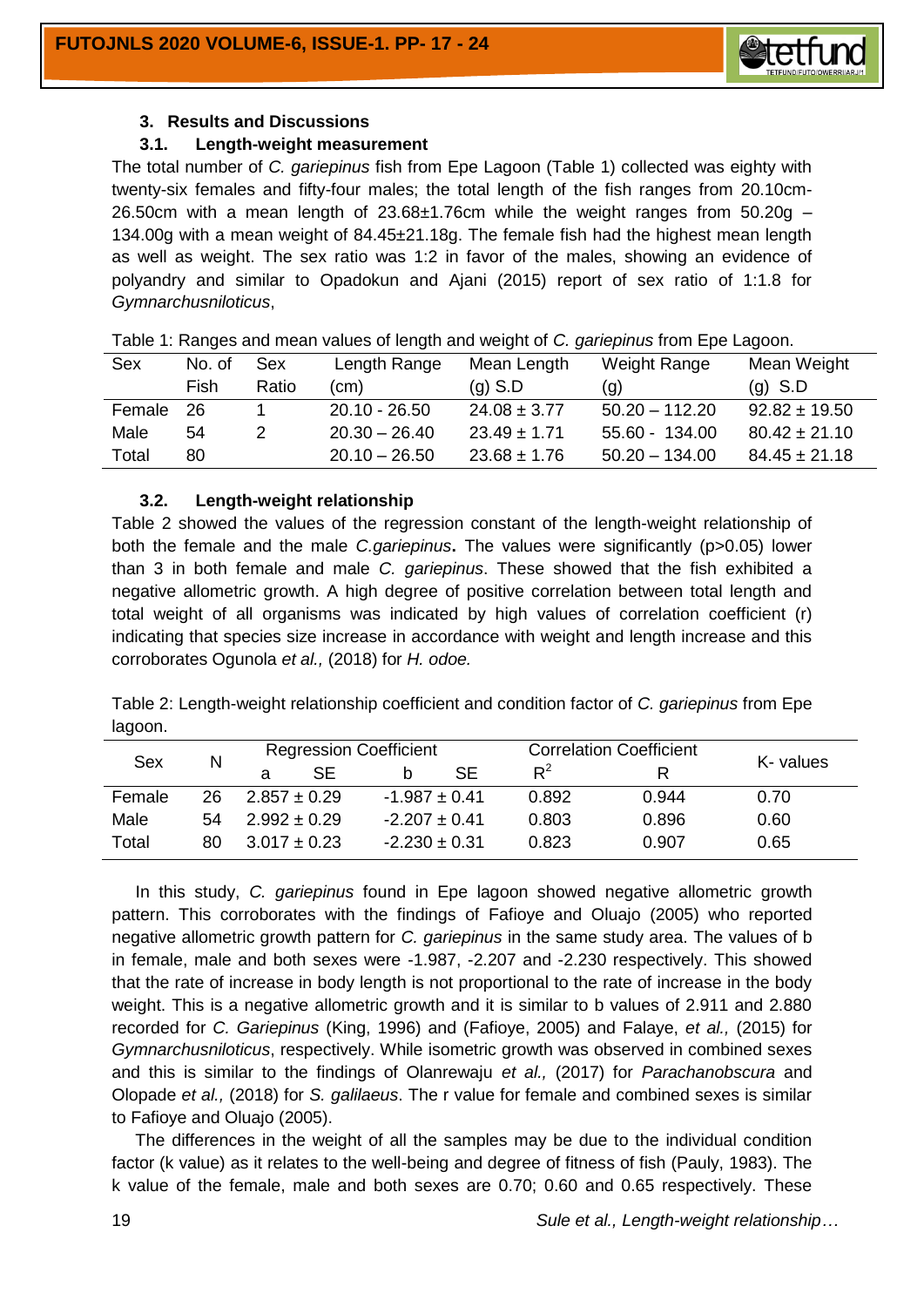

values are lesser than values (2.9 to 4.8) documented by Bagenal and Tesch (1978) for mature fresh water fish body weight, but similar to Fafioye and Oluajo (2005) for *C. Gariepinus* and Falaye, *et al.,* (2015) for *Gymnarchusniloticus* and both reported low K value which indicated threatened habitat and well-being of the fish which is similar to that reported for this study.



Fig. 1: Length-weight relationship of male *C. gariepinus* from Epe lagoon.



Fig. 2: Length-weight relationship of female *C. gariepinus* from Epe lagoon.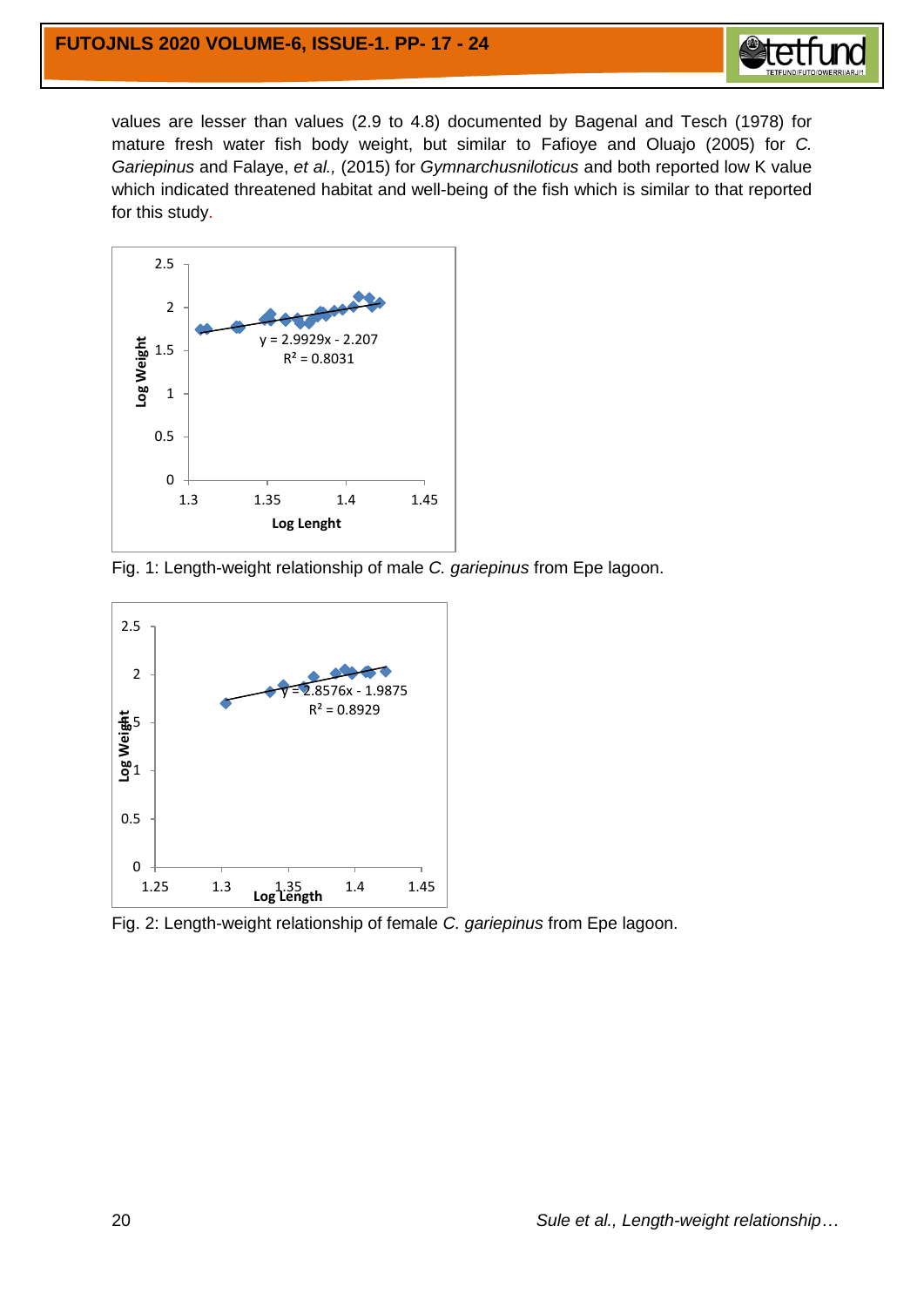



Fig. 3: Length-weight relationship of both sexes of *C. gariepinus* from Epe lagoon.

## **3.3. Fecundity**

Table 3 showed morphometric parameters of female *C. gariepinus* from Epe Lagoon. The mean gonado-somatic Index was 3.72%. The number of eggs from ovary of the eight gravid females and weight showed that there was an increase in fecundity as weight increased.

|             | Minimum | Maximum | Mean±SD         |
|-------------|---------|---------|-----------------|
| Fecundity   | 2813    | 4246    | 3529.5±818.05   |
| Weight (g)  | 107.3   | 107.8   | 107.55±2.85     |
| Length (cm) | 25.70   | 26.50   | 26.10±0.99      |
| K value     | 0.50    | 0.60    | $0.60 + 0.01$   |
| GSI (%)     | 2.60    | 4.85    | $3.72 \pm 0.05$ |
|             |         |         |                 |

Table 3: Morphometric parameters of gravid female *C. gariepinus* from Epe Lagoon

 The gravid female in this research was similar in number relative to sample size reported by Olurin and Savage (2011) of 14 gravid female from 75 fish samples while the eggs of *P. obsura* falls within range reported by this study. Opadokun and Ajani (2015) reported fecundity ranged between 750 and 1,291 eggs with mean value 925.61 in females of standard length 63.00-130.50cm suggesting that the females had low fecundity. The minimum fecundity in this study was similar to the highest in Olurin and Savage (2011). The GSI in this study of 2.60-4.85 were higher than Opadokun and Ajani (2015) while male gonads weight was not sensitive enough on the scale and this was also observed by Olurin and Savage (2011). The R<sup>2</sup> in this study (Figures 4 and 5) for fecundity–weight and fecundity-length was similar to the findings of Idowu (2017) who obtained  $R^2$  of 0.6852 and 0.5481 respectively for *H. odoe* from a reservoir. Deduction from the result indicated that female *C. Gariepinus* were scarce, due to the fact that samples were collected during their spawning season. Of all the 26 female only eight were gravid. Maturity stages of the fish were observed and the eight females were in the last stage of egg development, while the remaining eighteen might have spawned their eggs for fertilization.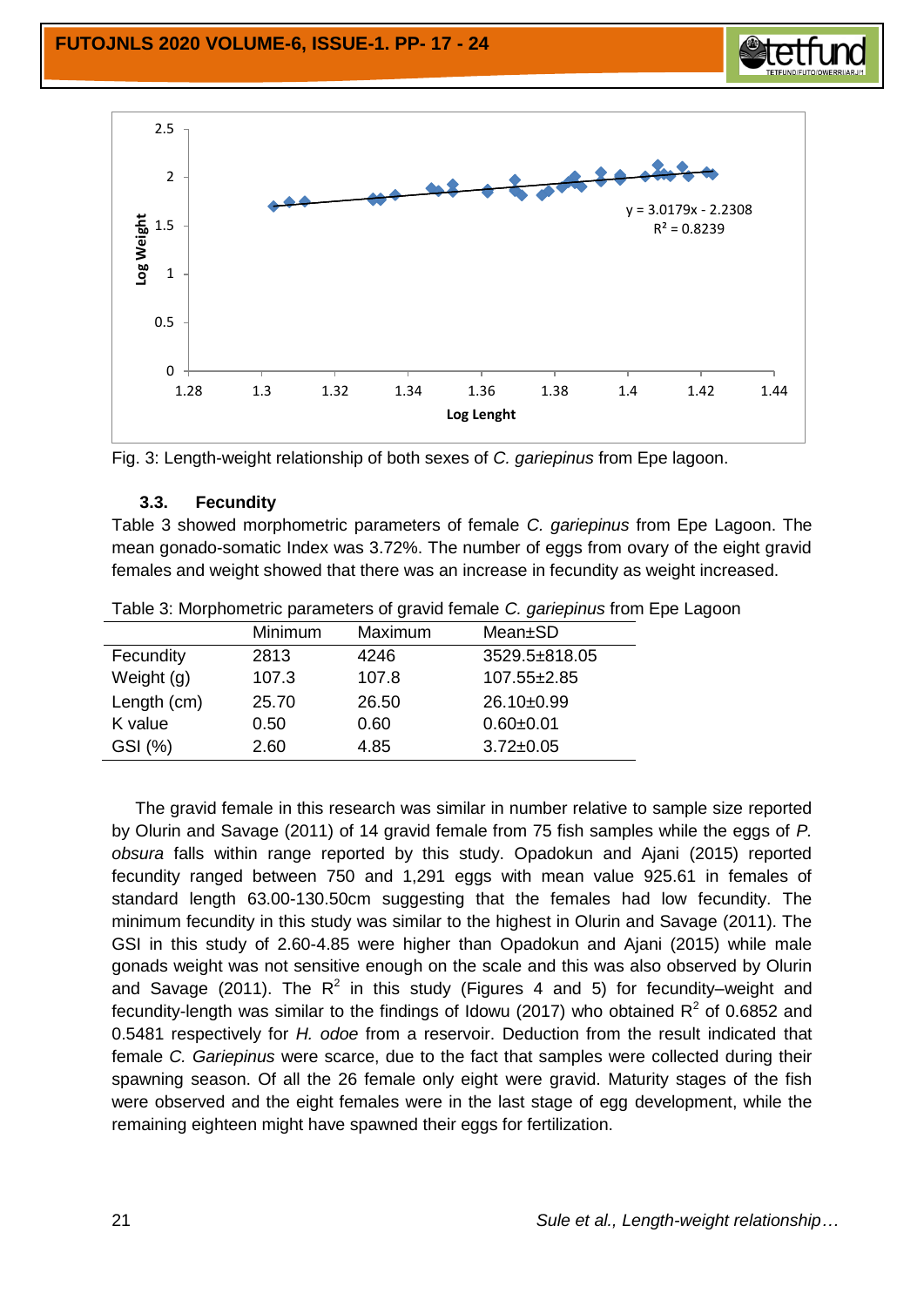



Fig. 4: Fecundity-weight relationship of gravid sex *C. gariepinus* from Epe lagoon.



Fig. 5: Fecundity-length relationship of gravid sex *C. gariepinus* from Epe lagoon.

# **4. Conclusion**

The length-weight of *Clarias gariepinus* showed that there is a positive correlation between length and the weight of both sexes; however the condition factor revealed that the specie is extremely in poor condition. The effect of anthropogenic activities on the specie had impacted negatively on the specie as the water body receives effluent laden water from inland water (River Oshun) for onward discharge into the ocean.

# **References**

Anene, A. (2005). Condition factors of four cichlid species of a man-made lake in Imo state, Southeast, Nigeria. *Turk. J Fish Aquat Sci*. 5, 43-47.

Bagenal, T.B. & Tesch, A.T. (1978).Conditions and Growth Patterns in Fresh Water Habitats. Oxford, Blackwell Scientific Publications, 75-89.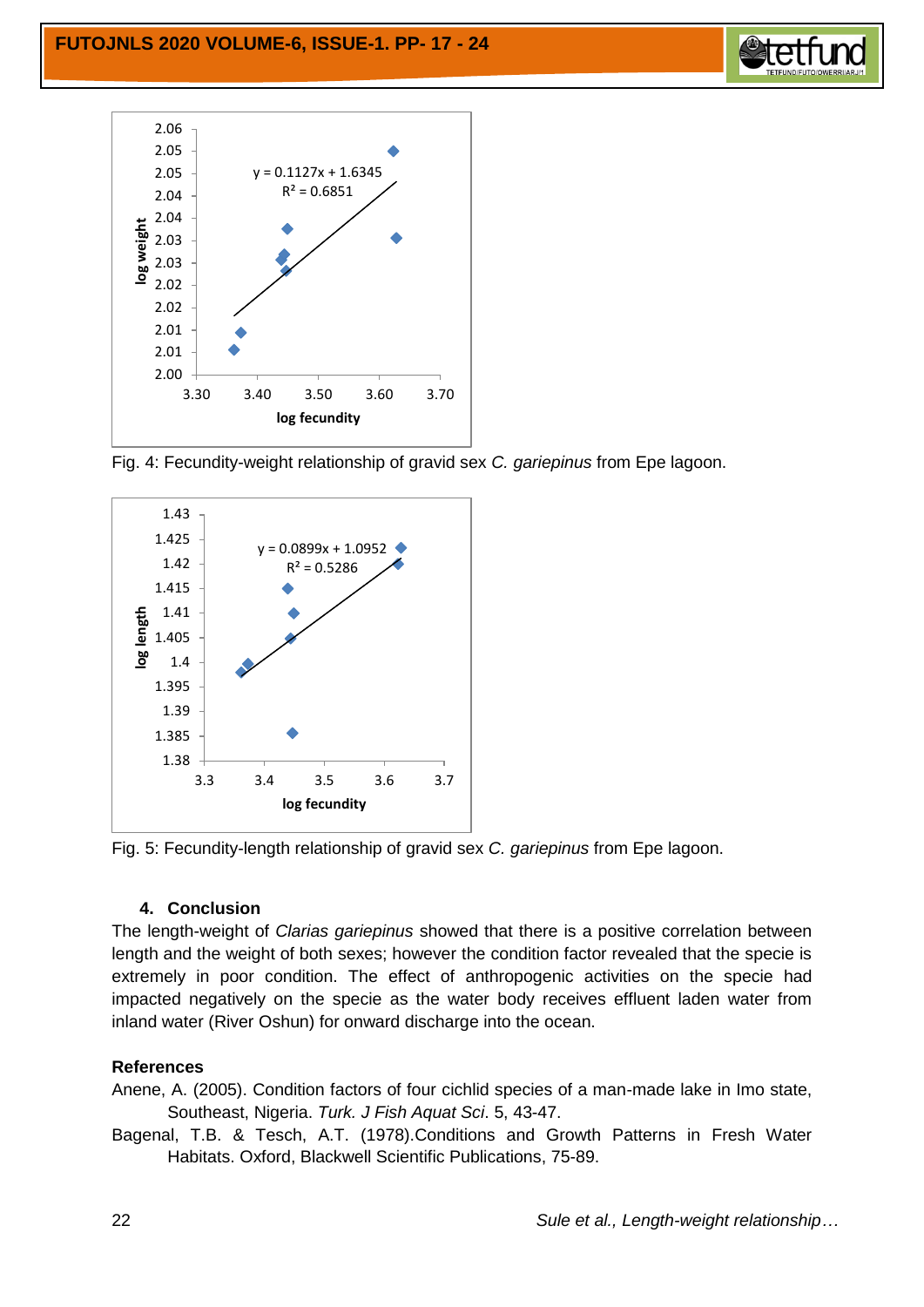

- Barnham, C. & Baxter, A. (1998). Condition Factor, K, for Salmonid fish. *Fisheries Notes,* 1- 3.
- Durojaiye, A.F. &Sule, S.O. (2018). A Preliminary Assessment of Aqua medicines Used at Eriwe Fish Farm Community, Ogun State, Nigeria. *Conference Proceedings 33rd Fisheries Society of Nigeria October 28-November 2, 2018.*
- Fafioye, O.O. & Oluajo, O.A. (2005).Length-weight relationship of five fish species in Epelagoon, Nigeria. *African Journal of Biotechnology*, 4(7), 749 – 751.
- Falaye, A.E., Opadokun, I.O & Ajani, E.K. (2015).Seasonal variation in the length-weight relationships and condition factor of *Gymnarchusniloticus* Cuvier, 1829 in Lekki lagoon, Lagos State, Nigeria. *International Journal of Fisheries and Aquatic Studies*  2(6),159-162.
- Idowu, E.O. (2017). Aspects of the reproductive biology of African Pike Characin/fish *H. odoe* (Block, 1974) in an artificial lake, Nigeria. *Agricultural Science Research Journal* 7(4), 154-162.
- Ikomi, R.B. & Odun, O. (1998). Studies on aspects of the ecology of the catfish *Chrysichtysauratus* Geoffrey St, Hilaire (*Osteichytes Bagridae*) in the River Benin (Niger-Delta) Nigeria. *Fish Res.,* 26, 187-198.
- Imam, T.S., Bala, U., Balarabe, M.L. & Oyeyi, T.I. (2010). Length-weight relationship and condition factor of four fish species from Wasai Reservoir in Kano, Nigeria. *African Journal of General Agriculture.*6(3), 125-130
- King, R.P. (1996). Length-weight relationship of Nigerian freshwater fishes. NAGA: *The ICLARM Quarterly,* 19(3), 49 – 52
- Kolher, N., Casey, J. & Turner, P. (1995).Length-weight relationships for 13 species of sharks from the western North Atlantic. *Fish. Bull;* 93, 412-418.
- Nehemia, A., Maganira, J.D & Rumisha, C. (2012) Length Weight relationship and condition factor of tilapia species grown in marine and freshwater ponds. *Agriculture and Biology Journal of North America* 3(3), 117-124.
- Ogunola, O.O., Onada, O.A., Falaye, A.E & Kunzmann, A. (2017).Preliminary investigation of some biological aspects of length-weight relationship and condition factor of Periwinkle (*Tympantousfuscatus* Linnaeus 1758) from Okrika estuary. *Global Journal of Science Frontier: E Marine Science,* 17(1).
- Ogunola, O.O., Onada, O.A. & Falaye, A.E. (2018).Preliminary evaluation of some aspects of the ecology (growth pattern, condition factor and reproductive biology) of African Pike, *H. odoe*(Bloch 1794), in Lake Eleiyele, Ibadan, Nigeria. *Fisheries and Aquatic Sciences,* 21,12-27.
- Olanrewaju, A.N., Ajani, E.K., Kareem, O.K. & Orisasona, O. (2017). Length-weight relationships and state of well-being of *Parachanobscura* (Gunther 1861) in Eleyele Reservoir, Southwestern Nigeria. *Fisheries and Aquaculture Journal* 8(3), 1-8.
- Olopade, O.A., Dienye, H.E. & Eyekpegha, A. (2018). Length frequency distribution, lengthweight relationship and condition factor of Cichlid fishes (Teleostei: Cichlidae) from the New Calabar River Nigeria, *Iran Journal of Ichthyology* 5(1), 74-80.
- Olurin, K.B & Aderibigbe, O.A. (2006). Length- weight relationship and condition factor of pond reared juvenile *O. niloticus*. World Journal of Zoology 1(2), 82-85.
- Olurin, K.B & Savage, O.D. (2011). Reproductive biology, length-weight relationship and condition factor of the African snake head, *P.obscura* from River Oshun, South-west Nigeria. *International Journal of Fisheries and Aquaculture* 3(8), 146-150.